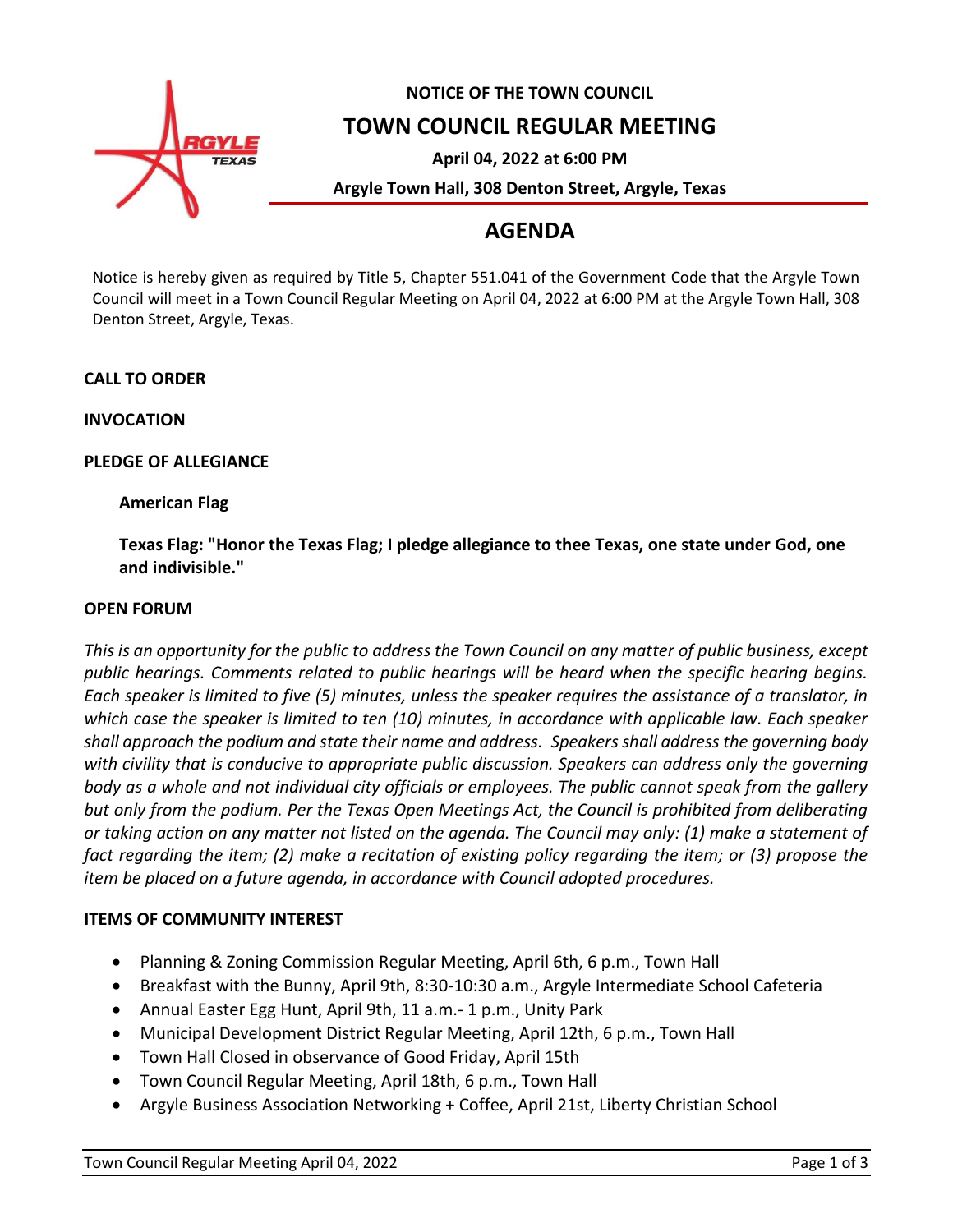#### **SPECIAL PRESENTATION**

1. Annual Easter Egg Hunt April 9th Information

#### **STAFF REPORTS**

*(Staff Reports are for discussion only. No action may be taken on items listed under this portion of the agenda, other than to provide general direction to staff or to direct staff to place such items of a future agenda for action.)*

- 2. Active Development Review Committee Project List
- 3. List of Council Requests for Agenda Items and Status
- 4. Report regarding recent cyber security email issue.

#### **DISCUSSION ITEMS**

- 5. An overview of the Municipal Development District (MDD) and the Financial Oversight Committee (FOC) including establishment details of both, bylaws, qualifications and number of board members. (Council Member Bradford)
- 6. Discuss the use of Coronavirus Local Fiscal Recovery Fund (CLFRF) monies awarded to the Town.

#### **CONSENT AGENDA**

*Any Council member may request an item on the Consent Agenda to be taken up for individual consideration.*

7. Consider and act to approve Town Council Regular Meeting Minutes for March 21, 2022

#### **ACTION ITEMS**

- 8. Consider and act regarding Ordinance 2022-006 approving a budget amendment for fiscal year 2021-22 to appropriate \$366,470 from the Street Maintenance and Repair Special Revenue Fund to the Capital Improvements Fund for the purpose of funding the Stonecrest Street Rehabilitation project.
- 9. Consider and act to approve joining the TEX-21 coalition, nominate and appoint representatives and alternates as voting members of TEX-21.

#### **EXECUTIVE SESSION**

As authorized by Section 551.071 of the Texas Government Code (Consultation with Town Attorney), this meeting may be convened into closed Executive Session for the purpose of seeking confidential legal advice from the Town Attorney on any agenda item herein.

#### **10. Personnel Matters**

*§551.074: Personnel matters (to deliberate the appointment, employment, evaluation,*